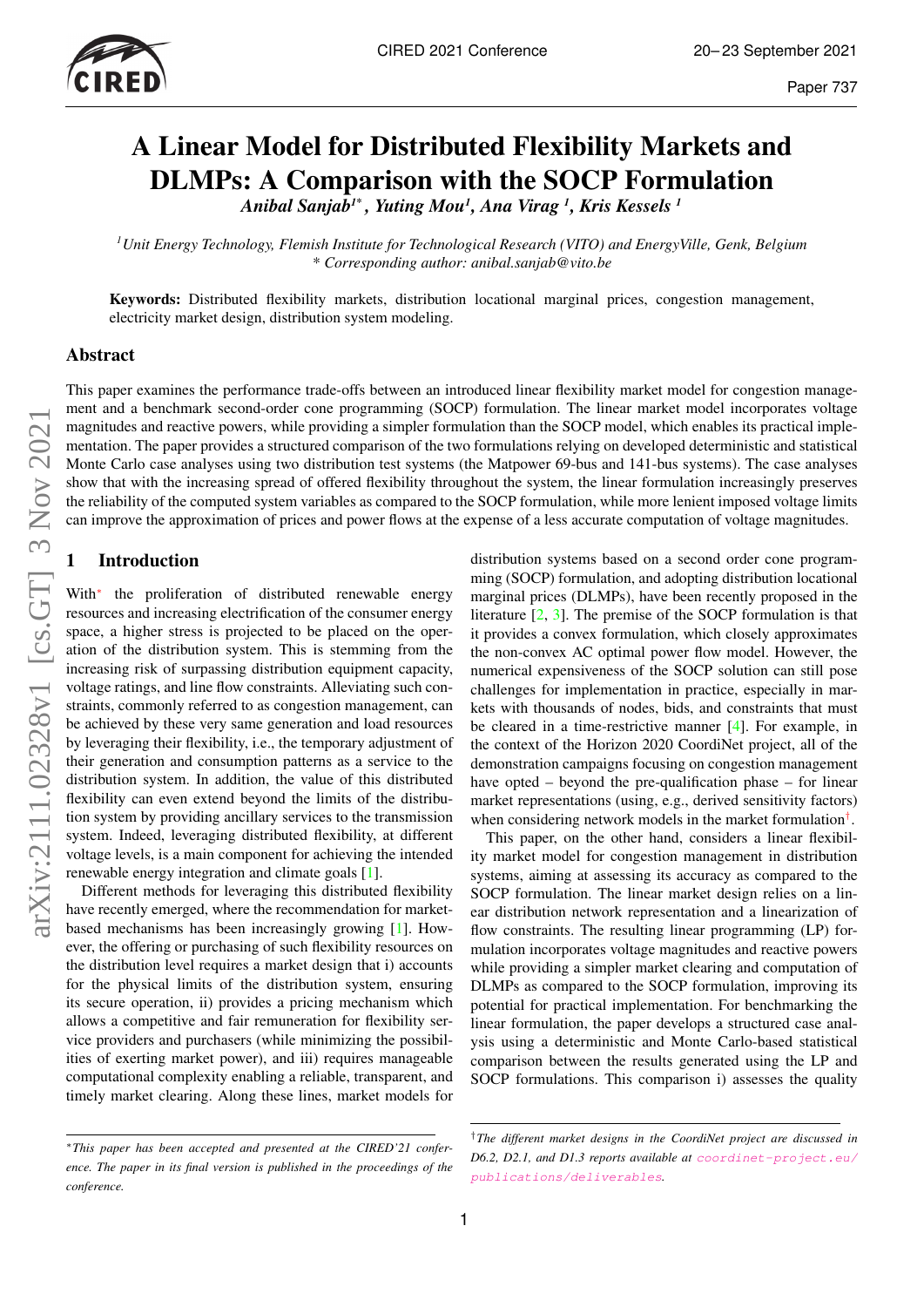

of the generated results of the LP formulation (considering DLMPs, power flows, voltage magnitudes, and participants' revenues) compared to the SOCP, and ii) allows the identification of the key elements driving the convergence of the outcomes of the two formulations. In this regard, our case analyses show that with the increase of the spread and availability of flexibility over different distribution nodes (a condition that is increasingly expected in emerging distribution flexibility markets), the LP formulation generates results that closely capture those of the SOCP formulation. In addition, the case analyses highlight the effect of strictness of voltage limits on the quality of the results of the LP formulation.

The focus of the paper is, hence, on identifying any accuracy trade-offs between the LP and SOCP formulations. As these trade-offs may vary between different systems, our analyses focus on specific case studies using the Matpower 69-bus and 141-bus distribution test systems [\[5\]](#page-4-4).

# 2 Flexibility Market Model

Consider a radial distribution system composed of  $N$  nodes (where  $n^{\circ} \in \mathcal{N}$  denotes the root node) and  $\mathcal{L}$  distribution lines forming a graph (tree),  $G(N, \mathcal{L})$ . We let  $A(i)$  denote the ancestor node of  $i \in \mathcal{N} \setminus \{n^o\}$  and  $\mathcal{K}(i)$  the set of predecessor nodes of *i*. For the root node  $n^{\circ}$ ,  $A(n^{\circ})$  denotes the interconnection node with the upper-level grid (e.g., the transmission system). We let, a)  $s_i = p_i + jq_i$  be the net complex power injection at bus *i*, b)  $P_{A(i)i}$  and  $Q_{A(i)i}$  be, respectively, the real and reactive power flowing over the line connecting  $A(i)$  and i, measured at the sending node  $A(i)$ , c)  $l_{A(i)i}$  be the magnitude squared of the current flowing over  $\{A(i), i\} \in \mathcal{L}$ , and d)  $v_i$  be the magnitude squared of the voltage at node  $i \in \mathcal{N}$ . Here,  $P_{A(n^o)n^o}$ and  $Q_{A(n^o)n^o}$  denote the interface flows with the upper-level grid. As for the line parameters, we let  $r_{A(i),i}$  and  $x_{A(i),i}$  be, respectively, the resistance and reactance of line  $\{A(i), i\} \in \mathcal{L}$ .

Consider a distribution system operator (DSO) aiming to purchase flexibility to alleviate congestion constraints (i.e., surpassing of line flow or nodal voltage magnitude limits) that are expected to occur at the base generation and load profiles given, respectively, by vectors  $p^o$  and  $d^o$ , where  $p_i^o$  and  $d_i^o$  denote the base generation and load at node  $i \in \mathcal{N}$ . Let  $\Delta p_i^+$  and  $\Delta p_i^-$  correspond, respectively, to the volumes of increase and reduction in generation (respectively, upward and downward flexibility of a generation resource) connected at the distribution node i. In addition, we let  $\Delta d_i^+$  and  $\Delta d_i^-$  represent upward and downward flexibility provided by the demand at distribution node  $i$ (i.e., the volumes of reduction and increase in demand at that node). We let  $c_{p_i}^+, c_{p_i}^-, c_{d_i}^+,$  and  $c_{d_i}^-$  represent the cost offered by adjustable generation and loads on the distribution level for the activation of, respectively,  $\Delta p_i^+$ ,  $\Delta p_i^-$ ,  $\Delta d_i^+$ , and  $\Delta d_i^-$ .

As the DSO's goal is to resolve congestion issues at minimum cost, we formulate it's flexibility market clearing as an LP problem as follows.

$$
\min_{\Delta p,\Delta d} \sum_{i=1}^{N} \left( c_{p_i}^+ \Delta p_i^+ - c_{p_i}^- \Delta p_i^- + c_{d_i}^+ \Delta d_i^+ - c_{d_i}^- \Delta d_i^- \right), \tag{1}
$$

 $p_i = p_i^o + \Delta p_i^+ - \Delta p_i^- - d_i^o + \Delta d_i^+ - \Delta d_i^-$ ,  $\forall i \in \mathcal{N}$ , (2)

$$
p_i + P_{A(i)i} - \sum_{k \in \mathcal{K}(i)} P_{ik} = 0, \quad (\lambda_i^L), \forall i \in \mathcal{N}, \tag{3}
$$

<span id="page-1-5"></span><span id="page-1-4"></span><span id="page-1-3"></span><span id="page-1-2"></span><span id="page-1-1"></span><span id="page-1-0"></span>
$$
q_i + Q_{A(i)i} - \sum_{k \in \mathcal{K}(i)} Q_{ik} = 0, \forall i \in \mathcal{N}, \qquad (4)
$$

$$
v_i = v_{A(i)} - 2r_{A(i)i}P_{A(i)i} - 2x_{A(i)i}Q_{A(i)i}, \forall i \in \mathcal{N}, \quad (5)
$$

$$
\alpha_m P_{A(i)i} + \beta_m Q_{A(i)i} + \delta_m S_{A(i)i}^{\text{max}} \le 0, \forall m \in \mathcal{M}, \{A(i), i\} \in \mathcal{L},
$$
\n(6)

<span id="page-1-6"></span>
$$
v_i^{\min} \le v_i \le v_i^{\max}, \ q_i^{\min} \le q_i \le q_i^{\max}, \ \forall i \in \mathcal{N}, \tag{7}
$$

$$
0 \leq \Delta p_i^+ \leq \Delta p_i^{+,\max}, \ 0 \leq \Delta p_i^- \leq \Delta p_i^{-,\max}, \ \forall i \in \mathcal{N}, \tag{8}
$$

$$
0 \leq \Delta d_i^+ \leq \Delta d_i^{+,\max}, \ 0 \leq \Delta d_i^- \leq \Delta d_i^{-,\max}, \ \forall i \in \mathcal{N}.
$$
 (9)

Here,  $\Delta p$  and  $\Delta d$  are vectors of decision variables (i.e.  $\Delta p_i^+$ ,  $\Delta p_i^-$ ,  $\Delta d_i^+$  and  $\Delta d_i^-$ ) at each  $i \in \mathcal{N}$ . [\(2\)](#page-1-0) returns the aggregated net injection  $p_i$  at node i taking into consideration the baseline generation and load profiles at this node as well as the activated flexibility. The equality constraints in [\(3\)](#page-1-1)-[\(5\)](#page-1-2) capture the linearized power flow equations in radial distribution networks following directly from the *LinDistFlow* formulation [\[6\]](#page-4-5). The *LinDistFlow* formulation approximates the common *relaxed branch flow* equations [\[6\]](#page-4-5) (known as *DistFlow*) by dropping the branch loss and shunt components. We denote the Lagrange multiplier of the nodal power bal-ance constraint [\(3\)](#page-1-1) by  $\lambda_i^L$ , which constitutes the DLMP for this linear formulation at node  $i$ . Constrain  $(6)$  is a linearization of the complex flow limit constraint typically represented in SOCP formulations as  $(P_{A(i)i})^2 + (Q_{A(i)i})^2 \leq (S_{A(i)i}^{max})^2$  [\[2\]](#page-4-1), where  $S_{A(i)i}^{\text{max}}$  is the maximum flow capacity of line  $\{A(i), i\}$ . This linearization, as proposed in [\[7\]](#page-4-6), is a polygonal innerapproximation which transforms the feasibility region of the flow limit constrain into a polygon whose number of edges are given by the size of the approximation set  $M$ , denoted by  $M$ . The values of  $\alpha_m$ ,  $\beta_m$ , and  $\gamma_m$  define this polygon such that all vertices of the polygon would lie on the circle of radius  $S_{A(i)i}^{\text{max}}$  (a more detailed explanation of this approximation is provided in  $[7]$ ). The constraints in  $(7)$  limit the voltage magnitude and reactive power injections at the different buses to predefined lower and upper limits to ensure operational stability and preserve real-reactive power operational and capacity limits of load and generation. Constraints [\(8\)](#page-1-5) and [\(9\)](#page-1-6) capture the limits of the submitted bids.

The counterpart non-linear formulation to the presented linear formulation in  $(1)-(9)$  $(1)-(9)$  $(1)-(9)$  is the SOCP formulation (such as the one in [\[2\]](#page-4-1)), which, instead of relying on the *LinDistFlow* power flow equations, makes use of the relaxed *branch flow* equations [\[2\]](#page-4-1) and uses a conic feasibility space in the definition of the constraints. The SOCP formulation is, hence, similar to the formulation in  $(1)-(9)$  $(1)-(9)$  $(1)-(9)$ , but in which constraints  $(3)-(6)$  $(3)-(6)$  $(3)-(6)$  are replaced by:

<span id="page-1-8"></span><span id="page-1-7"></span>
$$
p_i + (P_{A(i)i} - r_{A(i)i}l_{A(i)i}) - \sum_{k \in K(i)} P_{ik} - g_i^s v_i = 0, : (\lambda_i^S), \forall i \in \mathcal{N},
$$
\n(10)

Subject to: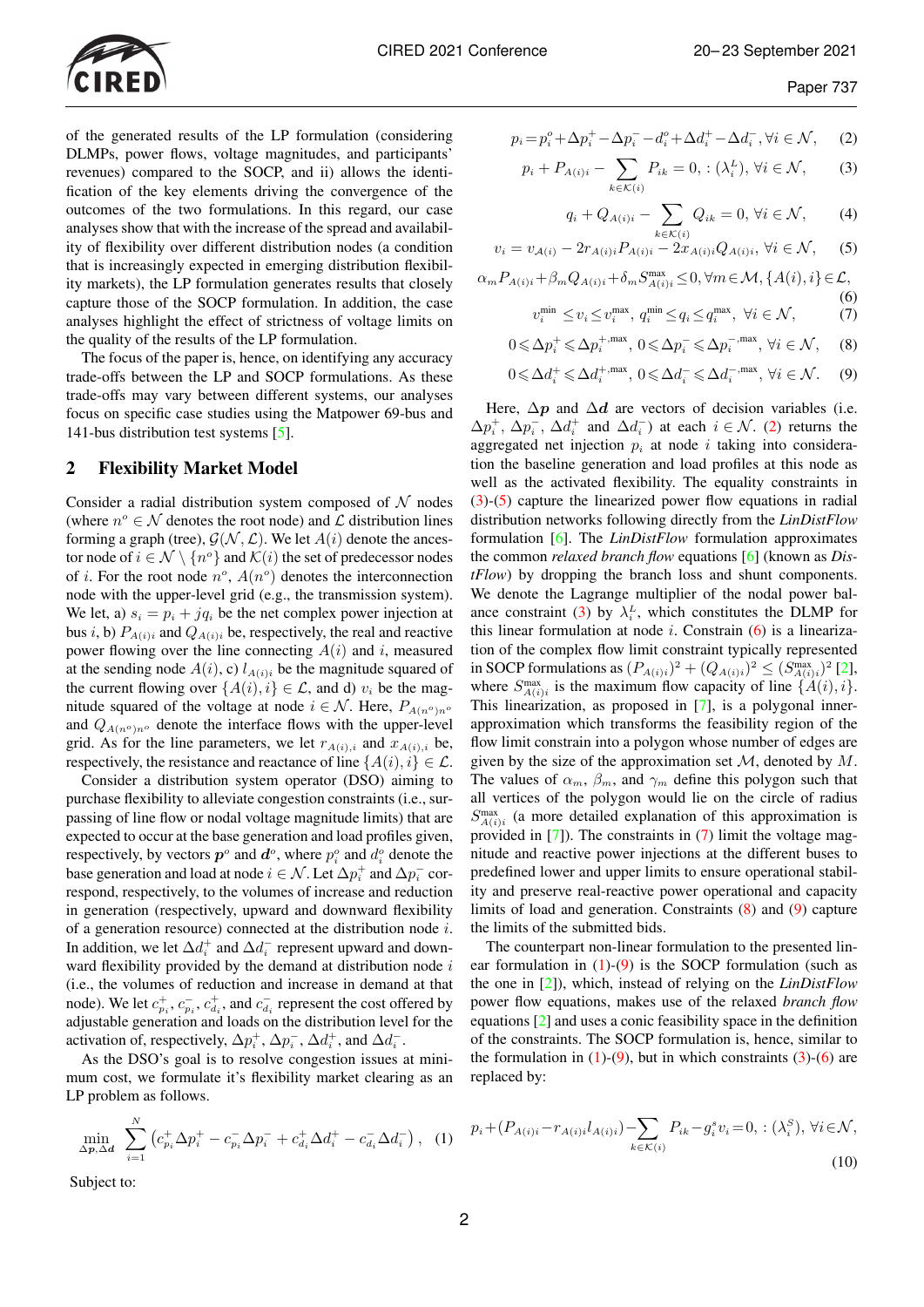

$$
q_i + (Q_{A(i)i} - x_{A(i)i}l_{A(i)i}) - \sum_{k \in K(i)} Q_{ik} - b_i^s v_i = 0, \forall i \in \mathcal{N}, (11)
$$

$$
v_i = v_{\mathcal{A}(i)} - 2(r_{\mathcal{A}(i)i} P_{\mathcal{A}(i)i} + x_{\mathcal{A}(i)i} Q_{\mathcal{A}(i)i}) + (r_{\mathcal{A}(i)i}^2 + x_{\mathcal{A}(i)i}^2) l_{\mathcal{A}(i)i}, \quad \forall i \in \mathcal{N},
$$
\n(12)

$$
\frac{(P_{\mathcal{A}(i)i})^2 + (Q_{\mathcal{A}(i)i})^2}{l_{\mathcal{A}(i)i}} \le v_{A(i)}, \forall \{A(i), i\} \in \mathcal{L},\qquad(13)
$$

$$
(P_{\mathcal{A}(i)i})^2 + (Q_{\mathcal{A}(i)i})^2 \le (S_{\mathcal{A}(i)i}^{\max})^2, \,\forall \{A(i), i\} \in \mathcal{L},\tag{14}
$$

where [\(10\)](#page-1-8)-[\(12\)](#page-2-0) are the relaxed *branch flow* equations, while [\(13\)](#page-2-1) and [\(14\)](#page-2-2) are the added non-linear constraints. In this formulation,  $y_i^s = g_i^s - jb_i^s$  is the shunt admittance from i to ground, and  $\lambda_i^S$  is the dual multiplier of the power balance constraint  $(10)$  at node i, corresponding to its DLMP for the SOCP formulation [\[2\]](#page-4-1).

#### <span id="page-2-4"></span>3 Deterministic comparison

For comparing the LP and SOCP formulations, we analyze simulation results obtained using the 141-bus Matpower test system [\[5\]](#page-4-4), and then further corroborate the conclusions using a case analysis on the Matpower 69-bus test system [\[5\]](#page-4-4). We slightly modify each test system by adding base supply to nodes where base demand exists, in order to represent distributed – generation and load – flexibility resources. The quantity of the base supply is chosen randomly following a uniform distribution spanning the range of 10% - 90% of the base demand provided in the test case [\[5\]](#page-4-4). For the generation of flexibility bids, the submitted costs are drawn from a uniform distribution in the range of [35, 45]  $\in$ /MWh for demand bids and [45, 55]  $\in$ /MWh for supply offers. This is intended to generate a random set of offers without included biases from any strategic behavior. The submitted quantity of each bid is generated according to the quantity of base demand/supply on each node. More specifically, the base demand can decrease to 0 to provide an upward flexibility offer (i.e.,  $\Delta d_i^+$ ) or increase by 50% to provide a downward bid (i.e.,  $\Delta d_i^-$ ), whereas the base supply can decrease to 0 to provide a downward flexibility bid (i.e.,  $\Delta p_i^-$ ) or increase by 50% for an upward flexibility offer (i.e.,  $\Delta p_i^+$ ).

A fundamental difference between the proposed LP and SOCP formulations (besides how the flow and current constraints are defined) is that the LP formulation neglects branch loss terms, through the *LinDistFlow* model, as compared to the loss-inclusive *branch flow* model of the SOCP formulation. Hence, when the effects of the losses diminish, it is expected that the LP formulation results would tend to more closely reflect the SOCP outcomes. The effects of branch losses could be typically mitigated by shorter circuit distances (i.e. a shorter separation between generation sources and load sinks). To emulate this effect, we consider different spread levels of distributed flexibility throughout the system. A higher spread level indicates a higher availability of flexibility (i.e., flexible generation or load) throughout the system. When the spread increases, the distances between flexibility generation and load would be expected to decrease, hence improving the performance of the LP formulation as compared to the SOCP model.

<span id="page-2-0"></span>To capture this effect, we consider two spread levels (SLs) defined as follows: 1) Spread level 1 (SL1): flexibility bids are only offered at the end nodes of selected long laterals (where generation or load exists), and 2) Spread level 2 (SL2): flexibility bids are offered from every node where load or generation exists. We next compute the solutions for the LP and SOCP formulations and compare the generated results for each of the SLs, first focusing on the 141-bus test system.

<span id="page-2-3"></span><span id="page-2-2"></span><span id="page-2-1"></span>

Fig. 1: DLMPs at all the buses of the 141-bus test system under different spread levels (SL1 and SL2).

The DLMPs at the different buses for the two SLs in the 141-bus test system are shown in Fig. [1.](#page-2-3) In the LP cases of both Fig. [1a](#page-2-3) and Fig. [1b,](#page-2-3) the DLMPs show three distinct values due to occurrence of congestion at two distribution lines. The DLMPs from the SOCP formulation show different values on different buses, as, in addition to line congestion and voltage limits, losses are modeled explicitly and play a key role in the formation of the DLMPs (a detailed analysis of the components of the DLMPs in the SOCP formulation is presented in [\[2\]](#page-4-1)). As shown in Fig. [1,](#page-2-3) the DLMPs from the LP formulation are able to approximate those from the SOCP formulation in a relatively accurate way. Indeed, the maximum variation of DLMPs between the LP and SOCP formulation occurs at the root node and accounts for a difference between the LP result and the SOCP result of only 3.74% and 3.06% in, respectively, SL1 and SL2.

In fact, in Table [1,](#page-3-0) we compute the resulting root-meansquared error (RMSE) of the LP market outcomes as compared to those of the SOCP, considering different system variables (namely, DLMPs, voltage magnitudes, apparent power flows, and participants' revenues), under different SLs (SL1 and SL2). For ease of comparison, the results are normalized with respect to those of SL1 except for the last row (labeled "SL2-N"), which shows the raw RMSEs for SL2. The row labeled SL2 s2 will be introduced shortly. As can be seen in Table [1,](#page-3-0) the RMSEs of the DLMPs under the LP formulation as compared to the SOCP results are minimal, validating the results of Fig. [1.](#page-2-3) In addition, in the case of a high spread of flexibility bids (SL2), the price differences between the LP formulation and SOCP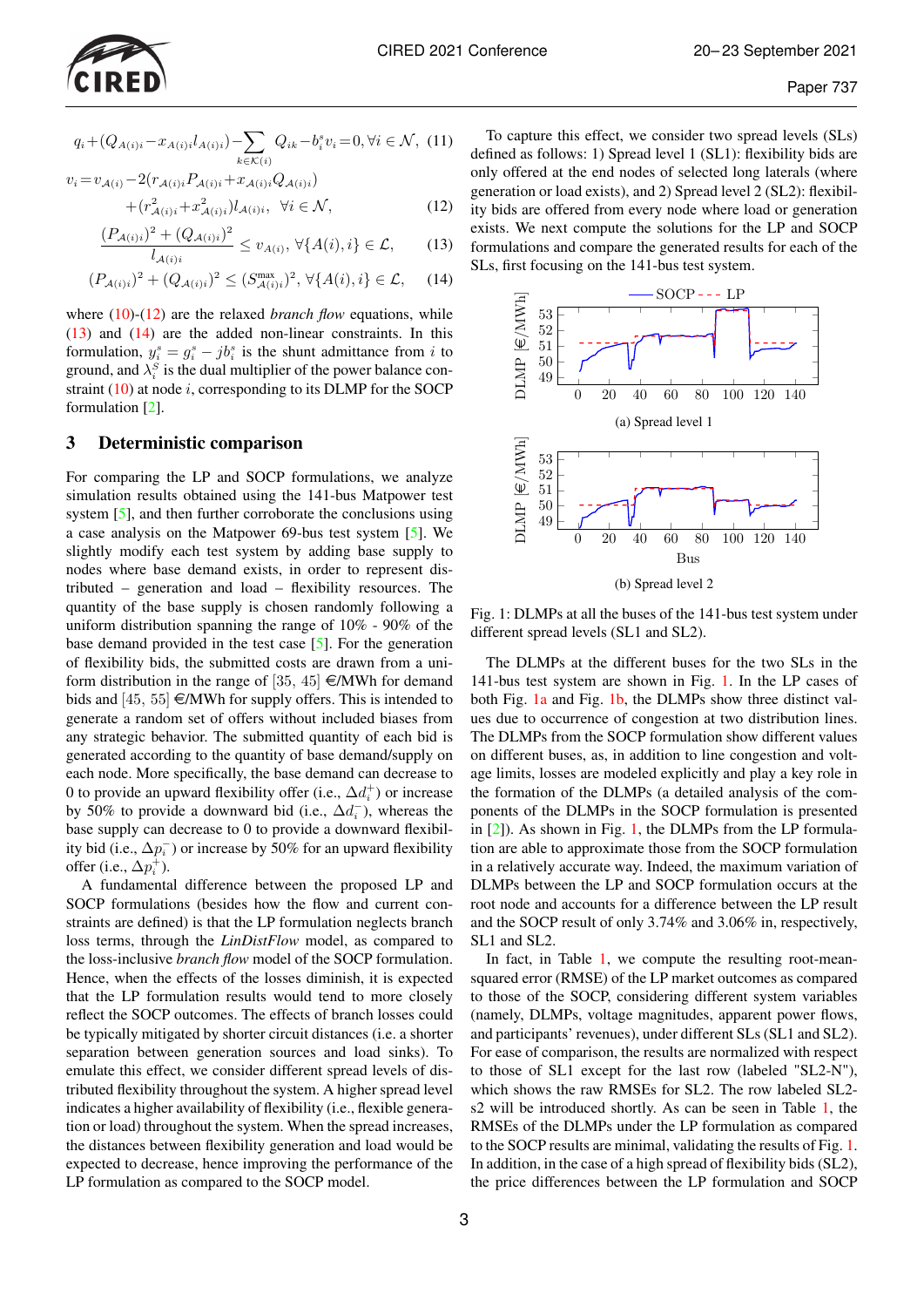

model are smaller than in the case of SL 1, as can be also observed by the results of Fig. [1.](#page-2-3)

As the key goal of the market formulation is to achieve congestion management, the performance of the LP formulation in approximating the SOCP formulation in terms of apparent power flow is of key importance. In Fig. [2,](#page-3-1) we present the comparison between the apparent power flows resulting from the LP and SOCP formulations for both spread levels. As can be seen in Fig. [2,](#page-3-1) the results of the LP and SOCP formulations are extremely close (manifested by coinciding flow levels at all of the branches), which motivates the practical application of the LP formulation for congestion management. The accurate computation of the apparent power flow under the LP formulation is also captured in the resulting low RMSE under the "Flow" column of Table [1.](#page-3-0)

<span id="page-3-1"></span>

(b) Spread level 2

Fig. 2: Apparent power flow [MVA] over the different lines within the 141-bus test system, considering different SLs.

<span id="page-3-0"></span>Table 1 RMSEs of main market outcomes for different SLs using the 141-bus test system (normalized with respect to SL1, except for SL2-N).

|                 | <b>DLMP</b> | Voltage          | Flow  | Revenue |
|-----------------|-------------|------------------|-------|---------|
| SL <sub>1</sub> |             |                  |       |         |
| SL <sub>2</sub> | 0.70        | 0.51             | 0.92  | 0.18    |
| $SL2-s2$        | 0.49        | 3.73             | 0.61  | 0.17    |
| $SL_2-N$        | 0.03        | $3\times10^{-6}$ | 0.002 | 0.004   |

In addition to the spread level, the imposed voltage upper and lower limits ( $v_i^{\text{max}}$  and  $v_i^{\text{min}}$  in [\(7\)](#page-1-4)) also play a significant role in allowing the results of the LP formulation to converge to those of the SOCP model. Indeed, this could be expected by comparing the computation of nodal voltages under the two formulations in, respectively,  $(5)$  and  $(12)$ . In the simulations of SL[1](#page-2-3) and SL[2,](#page-3-1) shown in Fig. 1 and 2, the voltage has been limited to [0.99, 1.01] p.u. at all buses. To evaluate the impact of voltage limits, we create a new case labeled SL2-s2, where the voltage is restricted to [0.9, 1.1] p.u. under SL2. The resulting RMSEs for the SL2-s2 case are shown in Table [1.](#page-3-0)

By contrasting SL1 with SL2 in Table [1,](#page-3-0) we can see that the LP formulation approximates the SOCP formulation more closely when the flexibility bids' spread increases. When we relax the voltage limits in SL2-s2, we can observe that the voltage differences increase compared with SL2, but, in return, better results for the DLMPs, the apparent power flows, and revenues are obtained. This shows a possible trade-off in decreasing the quality of the voltage magnitudes' computation for increasing those of the DLMPs and the power flows. The RMSEs in Table [1,](#page-3-0) in general, capture the minimal error introduced by the LP formulation when compared to the SOCP formulation for the different market outcomes for the 141-bus test case, attesting to the quality of the obtained results.

To further validate the results obtained from the 141-test system, we follow a similar simulation mechanism using the 69-bus test system, considering SL1 and SL2 as well. The RMSEs comparing the different outcomes obtained under the LP and SOCP formulations are shown in Table [2.](#page-3-2) Table [2](#page-3-2) confirms the ability of the LP formulation to reliably compute market outcomes as indicated by the minimal resulting RMSEs. In addition, Table [2](#page-3-2) also showcases the effect of the increasing spread level on the quality of the obtained results corroborating the observations derived from the 141-test system.

<span id="page-3-2"></span>Table 2 RMSEs of main market outcomes for different SLs using the 69-bus test system (normalized with respect to SL1, except for SL2-N).

|                 | DLMP  |                  |       | Voltage   Flow   Revenue |
|-----------------|-------|------------------|-------|--------------------------|
| SL <sub>1</sub> |       |                  |       |                          |
| SL <sub>2</sub> | 0.022 | 0.24             | 0.91  | 0.41                     |
| $SL2-N$         | 0.02  | $3\times10^{-5}$ | 0.001 | 0.01                     |

#### 4 Statistical analysis

The results derived in Section [3](#page-2-4) were based on a deterministic comparison of the outcomes of the LP and SOCP formulations. To obtain a more in-depth comparison of the results, we perform here a statistical comparison of the outcomes of the LP and SOCP formulations considering Monte Carlo [\[8\]](#page-4-7) simulations on the 141-bus test system under the SL2 case. The random inputs in this analysis are considered to be the submitted bids. As such, instead of considering deterministic costs, we allow the cost of each bid in [\(1\)](#page-1-7), i.e.,  $c_{\beta_i}^{\alpha}$ , where  $\beta \in \{p, d\}$  and  $\alpha \in \{+, -\},$  to be scaled up/down by a factor of  $f_{\beta_i}^{\alpha}$  following a Gaussian distribution  $f_{\beta_i}^{\alpha} \sim \mathcal{N}(1, \sigma_{\beta_i}^{\alpha})$ . For illustration purposes, we consider  $\sigma_{\beta_i}^{\alpha} = 0.15$ . For the bid size (i.e., the offered flexibility quantities), we follow a similar approach to scale up/down the quantity of each bid, and we choose  $\sigma_{\beta_i}^{\alpha} = 0.3$ . This analysis allows us to compare the statistical moments of the outputs of the LP and SOCP formulations. The numerically computed mean and the coefficient of variation  $(CV) - i.e.,$  the ratio of the standard deviation to the mean – of the DLMPs and apparent power flows of the 141-bus system are shown in Fig. [3](#page-4-8) and Fig. [4,](#page-4-9) respectively. The reported results correspond to simulations using 1000 Monte Carlo samples, as the numerical mean and CV converge after 1000 iterations.